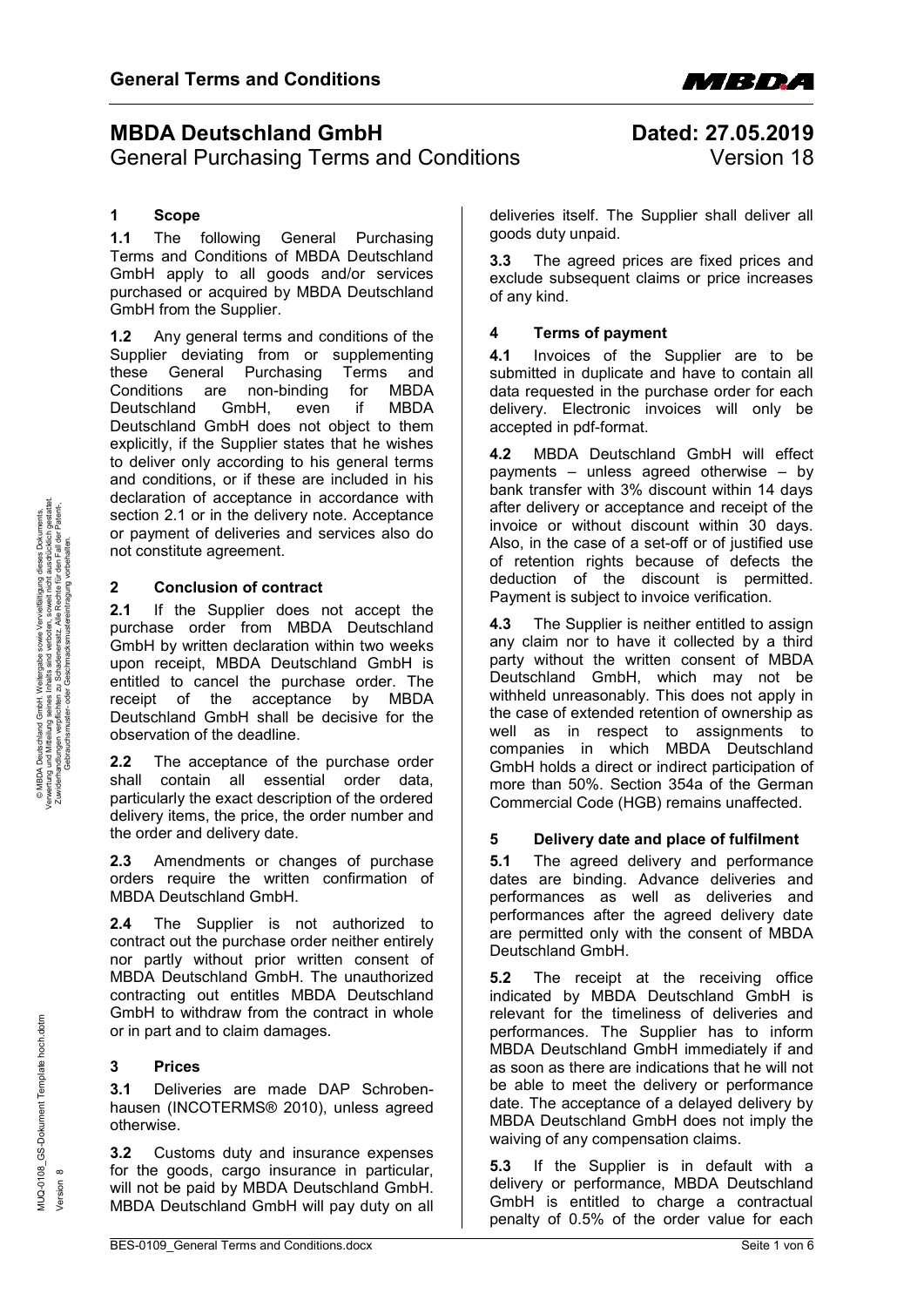

commenced week of delay up to a maximum of 5% of the total contract value. In the event that the appropriate use of rights is not made at the time of acceptance of delivery, services or rectification, this penalty may be claimed until the date of the final payment. MBDA Deutschland GmbH is entitled to charge a penalty in addition to performance. Further rights and claims are reserved.

**5.4** MBDA Deutschland GmbH is not obliged to accept partial deliveries or services. In case of agreed partial deliveries, the quantity remaining to be delivered is to be stated in the delivery note.

**5.5** The place of fulfilment for deliveries and services provided by the Supplier is the receiving office determined in the purchase order. If there is neither a receiving office determined nor can it be derived from the nature of obligation, the MBDA Deutschland GmbH company headquarters are regarded as the place of fulfilment.

## **6 Shipment, passing of risk**

**6.1** The Supplier has to pack and ship the delivery properly abiding by all relevant packing and forwarding instructions.

**6.2** Shipping documents such as delivery notes and packing slips shall be included with the deliveries. Order numbers and other data specified by MBDA Deutschland GmbH in the purchase order must be stated on all documents. MBDA Deutschland GmbH must be provided in advance with a note of dispatch at the latest on the day of shipment.

**6.3** The contractor has to specify in the form Export Control Data Sheet (product with subassemblies) located at http://www.mbdaprocurement.de all subassemblies, components or technologies within the articles which are restricted by export regulations in time of signing a contract.

The supplier may not supply without the prior written consent of the customer any other export restricted subassemblies, components or technologies than specified in the Export Control Data Sheet.US-ITAR classified material must be marked on sales packaging, transport packaging and on shipping documents.

**6.4** Any additional costs MBDA Deutschland GmbH incurs due to non-compliance with the above defined regulations will be charged to the Supplier.

**6.5** In the case of deliveries without installation or assembly, the risk will pass when the goods are received at the receiving office determined by MBDA Deutschland

GmbH. In the case of services and deliveries with installation or assembly, the risk will pass with the acceptance at the place of assembly.

**6.6** The notional acceptance regulated in §640 clause 1 sentence 3 of the German Civil Code (BGB) is excluded.

### **7 Rights of MBDA Deutschland GmbH in case of defects**

**7.1** The Supplier is responsible for any defects of the delivery for the period of three years after the transfer of risk. The limitation period amounts to five years after acceptance for buildings or works of which the success consists in the delivery of planning or monitoring services.

**7.2** MBDA Deutschland GmbH will notify the Supplier about defects in writing as soon as these are detected during the ordinary course of business. Therefore, an 8D report may be issued. In this respect, the Supplier waives objection to a delayed formal complaint of defects.

**7.3** In the case of a purchase or work contractual defect, MBDA Deutschland GmbH is, in addition to the statutory claims, entitled to rectify the defect itself after the fruitless expiration of a reasonable period set by MBDA Deutschland GmbH for supplementary performance, and to demand reimbursement of the necessary expenses, unless the Supplier refuses the supplementary performance with justification. In this respect, the statutory regulation for self-help in case of defects for work contracts (§637 BGB) applies to purchase contract agreements. MBDA Deutschland GmbH may demand advance payment from the Supplier for the expenses required to rectify the defect.

#### **8 Rights and duties in case of breaches of service contracts**

Different from section 7, in case of breaches of service contractual duties MBDA Deutschland GmbH's rights comply with the statutory regulations.

# **9 Duty of notify and care**

**9.1** The Supplier has the duty to notify MBDA Deutschland GmbH in case of his goods not being applicable for the intended use, both if MBDA Deutschland GmbH has informed him about the intended use of the delivery or if the intended use is recognizable without explicit indication.

**9.2** Circumstances affecting negatively the agreed delivery dates have to be reported promptly to MBDA Deutschland GmbH in writing to clarify further actions.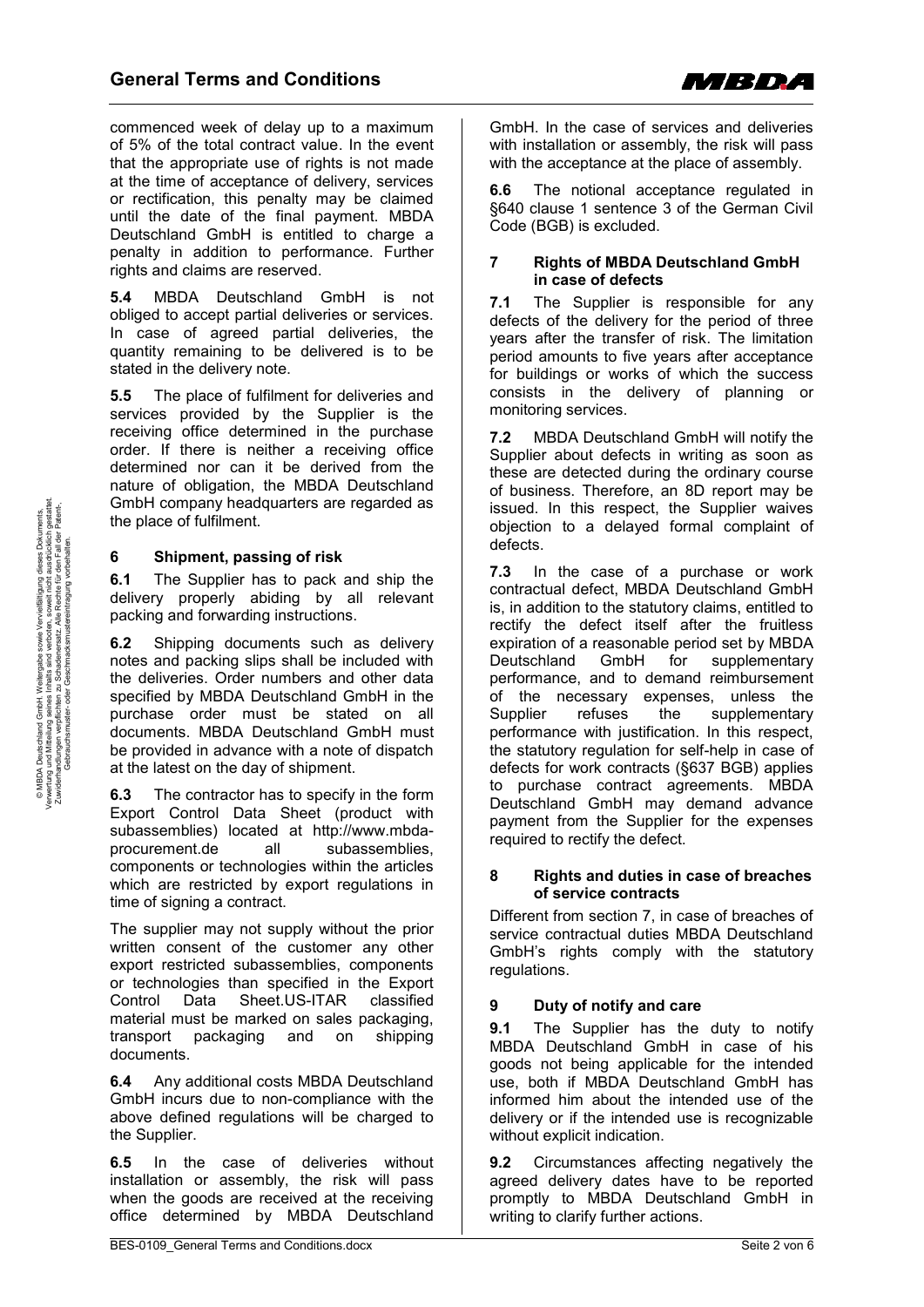

**9.3** The Supplier has to notify MBDA Deutschland GmbH immediately in writing of any changes of the composition of the used materials or of the design if different from previous equal deliveries to MBDA Deutschland GmbH. Any such changes require the written consent of MBDA Deutschland GmbH.

**9.4** In the case of discontinuation of raw materials, components, or products ordered by MBDA Deutschland GmbH, the Supplier has to notify MBDA Deutschland GmbH immediately in writing. This obligation to inform MBDA Deutschland GmbH lasts for an appropriate time period after placement of order.

## **10 Product liability**

The Supplier has the obligation to check his deliveries for defects and to do everything feasible in order to avoid any product liability. If MBDA Deutschland GmbH is held responsible of the defectiveness of a product by a third party and if the defectiveness is entirely or partly due to a defect of the Supplier's delivery, MBDA Deutschland GmbH may demand indemnification towards the third party instead of compensation of all damages. The Supplier's obligation to pay damages includes also the costs of a precautionary recall in order to prevent damage if necessary.

#### **11 Environmental Protection and Hazardous Materials**

**11.1** The Supplier has to ensure that deliveries and services meet the requirements of the regulations of environment protection, accident prevention and other industrial safety regulations, as well as safety rules and all statutory regulations prevailing in the Federal Republic of Germany. The Supplier has to inform MBDA Deutschland GmbH of any particular and uncommon treatment and waste disposal requirements for each delivery.

**11.2** The Supplier has the duty to fulfil at any time all requirements according to the regulation No. 1907/2006 dated December 18th 2006 of the European Parliament<br>concerning the handling of chemical the handling of chemical substances (so-called "REACH regulation"). In particular, the Supplier has to fulfil all duties according to Articles 31 to 33 (incl.) of this regulation and further - even without any specific request - to provide MBDA Deutschland GmbH promptly with all information which is needed in the context of this contract according to the REACH regulations and which are relevant for the contractual use of products to be delivered by the Supplier. Any Supplier located outside the European Union has to fulfil the obligations of an importer stated in the regulations. These obligations of the Supplier are considered as essential contractual obligations (so-called "cardinal duties"), which are mandatory for the execution of the contract. If the Supplier does not sufficiently, not in time or not at all fulfil these obligations, he shall indemnify MBDA Deutschland GmbH against each and any damages, which MBDA Deutschland GmbH may incur from the non-fulfilment of these obligations by the Supplier.

**11.3** The Supplier guarantees reacceptance and waste disposal according to section 10 paragraph 2 of the German Electrical and Electronic Equipment Act and shall bear any related costs.

# **12 Provision of materials**

**12.1** All documents and objects of any kind provided to the Supplier by MBDA Deutschland GmbH remain the property of MBDA Deutschland GmbH. They may be used exclusively for providing the order. The Supplier has to accept insurance for any materials provided to him against loss and deterioration. There is no right of retention on the part of the Supplier vested in materials belonging to MBDA Deutschland GmbH.

**12.2** As far as any of the objects provided by MBDA Deutschland GmbH are processed, converted or transformed by the Supplier to form a new movable product, MBDA<br>Deutschland GmbH is deemed the Deutschland GmbH is deemed the manufacturer. In the case of connection or inseparable blending with other objects, MBDA Deutschland GmbH acquires joint ownership in the new object in proportion of the value which the objects had at the time of connection or blending.

**12.3** If the connection or blending effects that the products of the Supplier are considered as main object, MBDA Deutschland GmbH shall be entitled to co-ownership of the new object proportionally. The Supplier holds this coownership for safekeeping free of charge.

**12.4** The Supplier has to carry out any maintenance and inspection work that may be necessary at his own expense as well as to insure the provided objects sufficiently and prove this to MBDA Deutschland GmbH upon request.

# **13 Rights of use**

**13.1** With the delivery of a copyright reserved work MBDA Deutschland GmbH obtains from the Supplier a non-exclusive, unrestricted and assignable right of use for all types of use.

**13.2** The Supplier will grant MBDA Deutschland GmbH a non-exclusive, assignable free licence on inventions resulting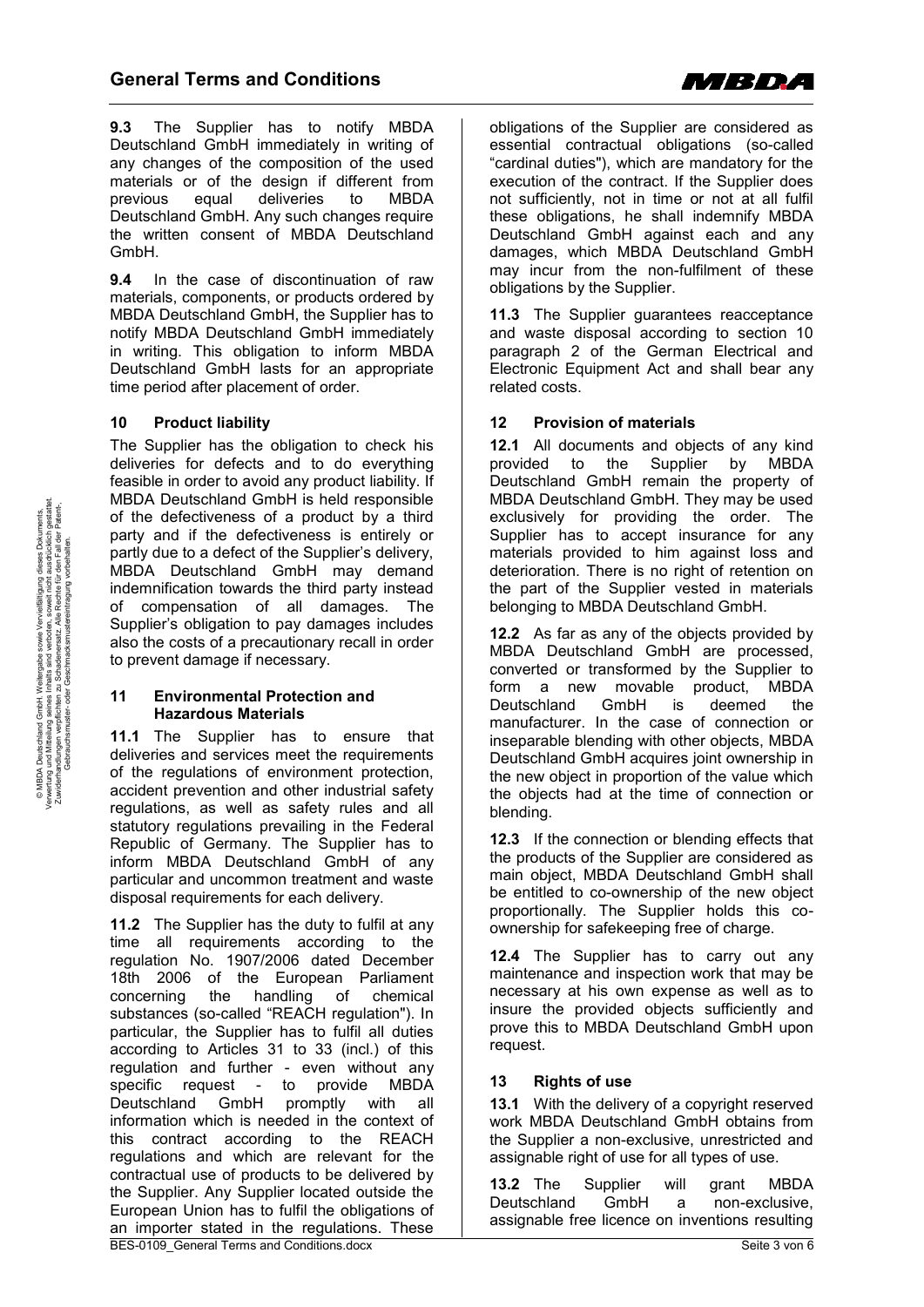

from the purchase order or on licensed or granted property rights.

**13.3** The Supplier grants MBDA Deutschland GmbH under reasonable terms a nonexclusive, assignable licence for all other background rights, proceedings and inventions, as well as licensed or granted property rights on inventions which are necessary for the deliveries' and services' use.

#### **14 Official authorizations, Export licenses**

**14.1** The product to be delivered or parts of the product may be subject to export laws and regulations (hereafter referred to as "Export Regulations"). The contract parties are aware that non-compliance or deviations from the Export Regulations are prohibited. MBDA Deutschland GmbH provides the Supplier with all information necessary for examining any authorisation duties.

**14.2** The Supplier marks any part of the product that is subject to Export Regulations at the time of signature of this contract or on receipt of a purchase order. Amendments to such information will be provided by the Supplier in the case of a change in the Export Regulations. All information concerning the relevant Export Regulations has to be provided to MBDA Deutschland GmbH. At request, the Supplier provides reasonable support in accomplishing the applicable Export Regulations.

**14.3** If the product or parts of it is/are subject to Export Regulations, notwithstanding his duties according to section 14.2, the Supplier has the following obligations:

(a) The Supplier is responsible for obtaining punctually and free of charge for MBDA Deutschland GmbH all official approvals, licences and authorizations required globally or in the end-use statement for the export as well as for the delivery of the product to MBDA Deutschland GmbH and for the use of the product by MBDA Deutschland GmbH and by the Customer or the End-user according to the commission.

(b) As far as the product or parts of it is/are subject to export licensing procedures, the Supplier ensures that an export licence or comparable documentation is issued by the relevant authorities in time to allow delivery and operating of the product by MBDA Deutschland GmbH and by the Customer or End-user according to this contract and the applicable end-use statement.

(c) The Supplier indicates the export control classification number and the number of the

relevant export licence on all delivery notes and invoices.

(d) The Supplier provides MBDA Deutschland GmbH with a copy of the export licence certificate, including a copy of all clauses concerning MBDA Deutschland GmbH's obligations to stick to the applicable regulations, including, but not alone, any restrictions on subcontracting, any restrictions on disclosure, any requirements for confidentiality agreements, any limitations regarding employees and any other restrictions or conditions that result in authorisation being more restrictive or not as comprising as planned in the authorization or licence request and/or in the commission documentation. Clauses that are classified or that do not concern MBDA Deutschland GmbH's obligations may be redacted in the copy submitted to MBDA Deutschland GmbH, if required by the US Government.

**14.4** If one or more Technical Assistance Agreements ("TAAs") is/are required for the fulfilment of this contract, they have to be agreed with MBDA Deutschland GmbH before being passed on to the export authorities. A copy of the issued authorization including a copy of all clauses concerning the obligations of MBDA Deutschland GmbH has to be provided to MBDA Deutschland GmbH.

**14.5** Irrespective of anything provided for to the contrary in the commission, MBDA Deutschland GmbH's ability to deliver and maintain products equipped with the Supplier's product globally or according to the end-use statement as well as the Customer's or Enduser's ability to use, to operate and to maintain the products worldwide or according to the end-use statement are essential contract components. In the event that any Export Regulation prevents the Supplier from fulfilling this obligation, the Supplier shall, at their own expenses, and within a timeframe acceptable for MBDA Deutschland GmbH

(a) either obtain the necessary authorization for his product from the relevant administration, for MBDA Deutschland GmbH in order to be able to sell and maintain their products, as well as for the relevant Customer or End-user (concerning the present end-use statement) in order to be able to continue using, operating and maintaining MBDA Deutschland GmbH's product, or

(b) replace or modify the technology subject to the restriction in a way that the product does not infringe the Export Regulations any more, while all requirements defined in this contract are still being fulfilled, irrespective of MBDA Deutschland GmbH's rights of refund of all costs, of indemnity and refund of losses that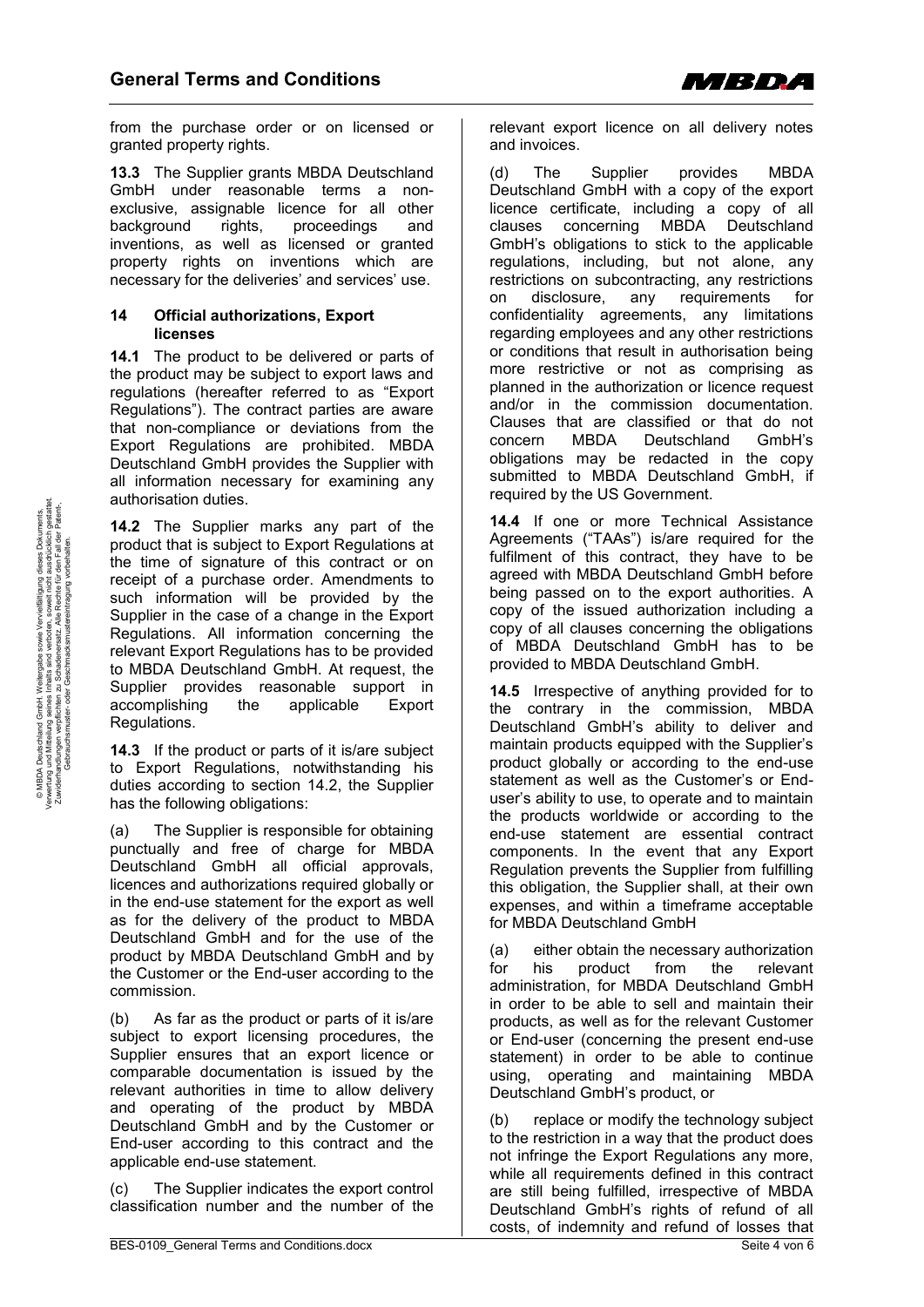

are suffered as a consequence of breach of contract and of his rights of terminating this contract because of non-compliance on the side of the Supplier.

**14.6** Irrespective of other regulations of this contract, the Supplier is liable for all damages, losses and liabilities incurred by MBDA Deutschland GmbH as the result of the Supplier's non-compliance with its obligations under section 14.

## **15 Confidentiality**

**15.1** The purchase order of MBDA Deutschland GmbH has to be treated confidentially. Furthermore, the Supplier has to keep all commercial and technical information and documents, which become known to him through the business relationship and which are not generally known, secret and use them exclusively for providing the ordered deliveries. Any subcontractors have to be bound to confidentiality accordingly. Drawings, models, samples, and similar objects shall not be submitted or made available to unauthorised third parties. Duplicating such objects is permitted only within the limits of copyright provisions and to the extent required in order to fulfil the obligations incumbent upon the Supplier.

**15.2** The Supplier is only entitled to mention the company or the brand name of MBDA Deutschland GmbH for purposes of advertising materials, when naming references, or for other publications, if MBDA Deutschland GmbH has consented to this in writing in advance.

**15.3** MBDA Deutschland GmbH is entitled to demand the compliance with additional safety regulations.

**15.4** If it is a requirement of a contract that information classified as . Verschlusssache  $-$ Nur für den Dienstgebrauch" ("Restricted") (i.a.w. Handbuch für den Geheimschutz in der Wirtschaft "GHB") is to be exchanged between MBDA Deutschland GmbH and supplier, the supplier commits to meeting the requirements of the "VS-NfD-Merkblatt" (Instruction sheet for the handling of information classified "VS-Nur für den Dienstgebrauch") (Annex 4 GHB). The supplier will appoint a person responsible for the protection of such information; this person is also responsible for completing Annex 4b GHB and submitting the form to MBDA Deutschland GmbH.

# **16 Safety of the supply chain**

MBDA Deutschland GmbH is certified according to the standards of an Authorized Economic Operator (AEO). The Supplier contracted by MBDA Deutschland GmbH declares that the production, storage, transport, processing, treatment, delivery and (un-) loading of goods are performed and handled on secure industrial premises until the goods are handed over to MBDA Deutschland GmbH. Furthermore, the goods have to be protected against unauthorised access. In addition, the Supplier declares that the personnel tasked with the above mentioned activities are reliable. Business partners acting on behalf of the Supplier must be informed by the supplier that appropriate measures need be taken in order to secure the supply chain.

## **17 Spare parts, Readiness to deliver**

**17.1** The Supplier has to supply spare parts to MBDA Deutschland GmbH under reasonable conditions throughout the double time period of the usual technical lifetime.

17.2 If the Supplier discontinues the delivery of the goods after expiration of the period set forth in section 17.1 or during that period, he has to provide MBDA Deutschland GmbH with the opportunity for a last purchase order under reasonable conditions.

## **18 Protection of personal data**

In accordance with the German Federal Data Protection Law, MBDA Deutschland GmbH may transfer personalized data of its employees to establish contacts with suppliers and for purposes of fulfilling the contractually negotiated purpose only. The transfer of personalized data to sub-contractors must be approved by MBDA Deutschland GmbH prior to such transfer. After contract performance or upon request by MBDA Deutschland GmbH the supplier shall destroy the data according to data protection requirements.

### **19 Minimum Salary**

The supplier commits itself, to comply with all applicable laws, rules and regulations, in particular applicable collective labour agreements or mandatory minimum salary provisions.

The supplier commits itself to fulfill its obligations in respect to the Minimum Salary Law (Mindestlohngesetz / MiLoG) and in particular its obligations to pay the minimum salary and to transfer the "Urlaubskassenbeiträge" (Holiday Cash Fees) according to the German Employee Dispatch Act (Arbeitnehmerentsendegesetz / AEntG) and also to comply with the applicable wage provisions for and of the supplier's enterprise and/or the MiLoG, respectively). The supplier confirms that it is not excluded from the